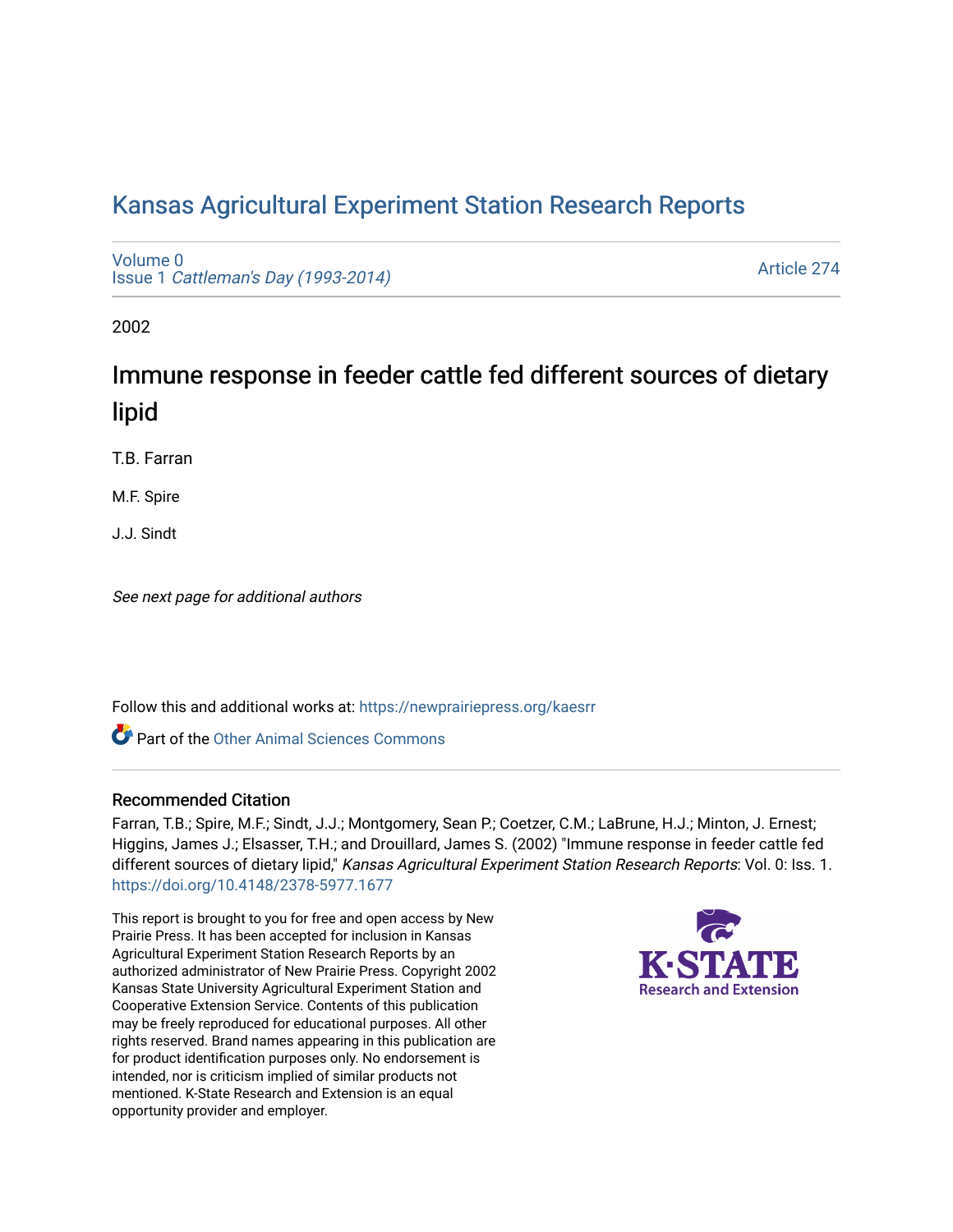# Immune response in feeder cattle fed different sources of dietary lipid

### Abstract

Two studies were conducted utilizing crossbred beef steers to evaluate immune response following endotoxin challenge. In Trial 1 steers (n = 20; 688 lb BW) were fed diets containing rolled full-fat soybeans (SOY) or tallow (TALLOW). In Trial 2, steers (n=18; 780 lb BW) were fed diets containing TALLOW, flaxseed (FLAX), or a micro-algae (ALGAE) top-dressed to the TALLOW diet. Both FLAX and ALGAE were sources of omega-3 polyunsaturated fatty acids. In both trials, diets were fed for a 14-day acclimation period prior to intravenous injection of a bacterial lipopolysaccharide(LPS) endotoxin. Injection of LPS in Trial 1 resulted in higher rectal temperatures for animals fed TALLOW compared to those fed SOY. In contrast, plasma concentrations of tumor necrosis factor- $i$ ± (TNF) were higher for animals fed SOY. Haptoglobin and fibrinogen increased and total white blood cell count decreased in response to LPS, but these measures were not different (P>0.1) between SOY and TALLOW. In Trial 2, rectal temperature was higher for TALLOW (P<0.05) than for FLAX at 3, 4, 5, and 6 hours after the initial injection of LPS. In addition, rectal temperature for TALLOW was higher (P=0.05) at hour 4 when compared to ALGAE and tended (P=0.1) to be higher at hour 5. Serum haptoglobin concentration at 24 hours was higher (P<0.05) for animals fed ALGAE than those fed FLAX or TALLOW. Haptoglobin and fibrinogen concentrations increased at 24 hours after injection with LPS, but were not different at other times among treatments in either trial. Results show that source and type of dietary fatty acid may impact immune response in cattle.

# Keywords

Cattlemen's Day, 2002; Kansas Agricultural Experiment Station contribution; no. 02-318-S; Report of progress (Kansas State University. Agricultural Experiment Station and Cooperative Extension Service); 890; Beef; Endotoxin challenge; Immune modulation; Lipids

#### Creative Commons License



This work is licensed under a [Creative Commons Attribution 4.0 License](https://creativecommons.org/licenses/by/4.0/).

#### Authors

T.B. Farran, M.F. Spire, J.J. Sindt, Sean P. Montgomery, C.M. Coetzer, H.J. LaBrune, J. Ernest Minton, James J. Higgins, T.H. Elsasser, and James S. Drouillard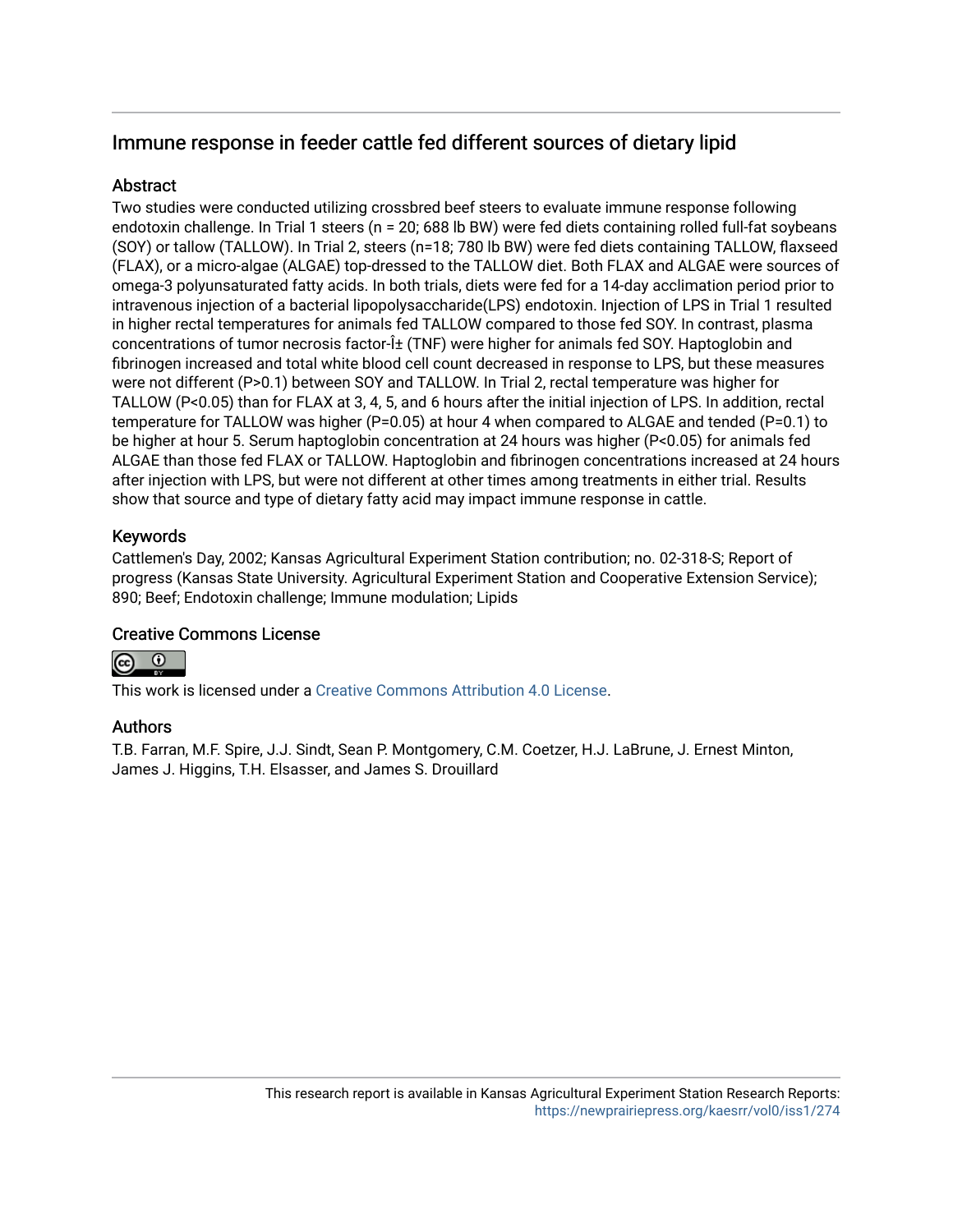#### **IMMUNE RESPONSE IN FEEDER CATTLE FED DIFFERENT SOURCES OF DIETARY LIPID1**

#### *T. B. Farran, J. S. Drouillard, D. A. Blasi, M. F. Spire<sup>2</sup> J. J. Sindt, S. P. Montgomery, C. M. Coetzer, H. J. LaBrune, J. E. Minton, J. J. Higgins<sup>3</sup> , and T. H. Elsasser*

#### **Summary**

Two studies were conducted utilizing crossbred beef steers to evaluate immune response following endotoxin challenge. In Trial 1 steers ( $n = 20$ ; 688 lb BW) were fed diets containing rolled full-fat soybeans (SOY) or tallow (TALLOW). In Trial 2, steers (n=18; 780 lb BW) were fed diets containing TALLOW, flaxseed (FLAX), or a micro-algae (ALGAE) top-dressed to the TALLOW diet. Both FLAX and ALGAE were sources of omega-3 polyunsaturated fatty acids. In both trials, diets were fed for a 14-day acclimation period prior to intravenous injection of a bacterial lipopolysaccharide(LPS) endotoxin. Injection of LPS in Trial 1 resulted in higher rectal temperatures for animals fed TALLOW compared to those fed SOY. In contrast, plasma concentrations of tumor necrosis factor-α (TNF) were higher for animals fed SOY. Haptoglobin and fibrinogen increased and total white blood cell count decreased in response to LPS, but these measures were not different  $(P>0.1)$ between SOY and TALLOW. In Trial 2, rectal temperature was higher for TALLOW ( $P<0.05$ ) than for FLAX at 3, 4, 5, and 6 hours after the initial injection of LPS. In addition, rectal temperature for TALLOW was higher  $(P=0.05)$  at hour 4 when compared to ALGAE and tended (P=0.1) to be higher at hour 5. Serum haptoglobin concentration at 24 hours was higher (P<0.05) for animals fed ALGAE

than those fed FLAX or TALLOW. Haptoglobin and fibrinogen concentrations increased at 24 hours after injection with LPS, but were not different at other times among treatments in either trial. Results show that source and type of dietary fatty acid may impact immune response in cattle.

(Key Words: Endotoxin Challenge, Immune Modulation, Lipids.)

#### **Introduction**

Undifferentiated Bovine Respiratory Disease (BRD) is common among postweaning cattle. Losses attributable to this disease complex exceed \$800 million annually. Gram-negative bacteria *Pasturella multocida* and *Pasturella haemolytica* are the most problematic pathogens involved in BRD. The animal's reaction to parts of the bacterial cell wall can lead to irreversible lung damage, resulting in reduced future productivity and disease resistance, expensive treatment costs, and even death. A disproportional, exaggerated inflammatory and immune response is the major cause of lung damage. Consequently, moderating the inflammatory response is of much interest. Studies with omega-3 polyunsaturated fatty acids have suggested that they have antiinflammatory immunomodulatory effects in several species. Our objective was to evaluate responses to an endotoxin challenge in cattle fed diets with

l

<sup>&</sup>lt;sup>1</sup>This research was supported by a grant from the North Dakota Oilseed Council.

<sup>2</sup> Food Animal Health and Management Center

<sup>&</sup>lt;sup>3</sup>Department of Statistics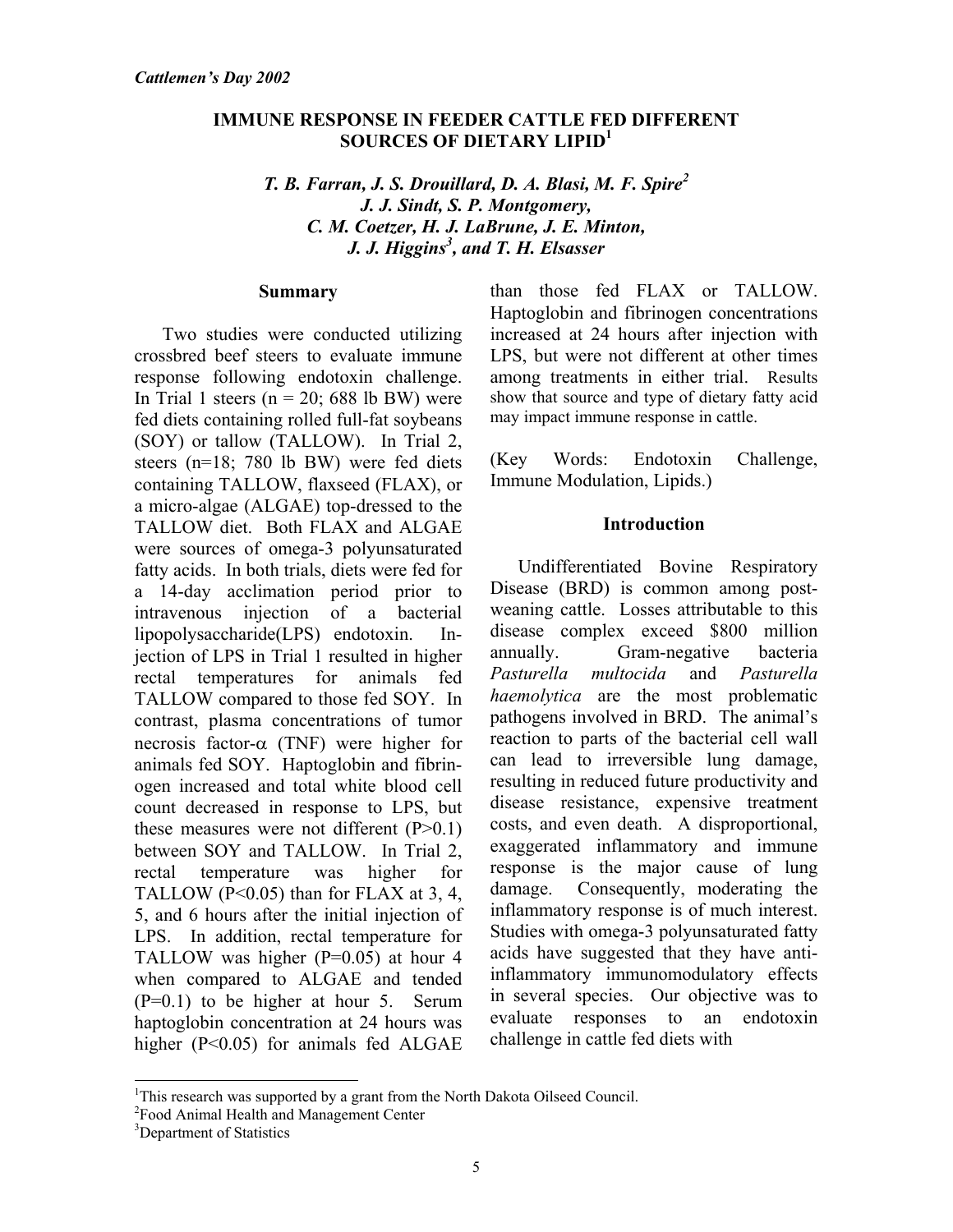and without supplemental sources of omega-3 polyunsaturated fatty acids.

### **Experimental Procedures**

**Trial 1.** Twenty crossbred beef steers (688 lb BW) were stratified by weight and randomly assigned, within strata, to one of two treatments. Dietary treatments (Table 1) were TALLOW, a standard corn and soybean meal based diet with tallow as the added lipid source, and SOY, where soybean meal and tallow were replaced with rolled full-fat soybeans. Diets were fed once daily. Steers were fed and housed in individual pens with drinking water available at all times. They received equal levels of protein, vitamins, and minerals, and were fed their respective treatments for a 14-day acclimation period. On day 14, steers  $(n = 16)$  were fitted with jugular catheters and injected intravenously with bacterial endotoxin (0.09 µg/lb BW *E. coli*  055:B55 lipopolysaccharide; Sigma-Chemical Company, St. Louis, MO). Two steers from each diet were injected with saline to establish baseline blood parameters and temperature readings. Blood samples and rectal temperatures were obtained immediately before (at 0 hours), and at 2, 3, 4, 5, and 24 hours after LPS challenge. All blood samples were analyzed for concentrations of tumor necrosis factor alpha (TNF), fibrinogen, haptoglobin, and total white blood cell count.

**Trial 2.**Eighteen crossbred beef steers (780 lb BW) were stratified by weight and randomly assigned, within strata, to one of three treatments. Dietary treatments (Table 2) were: TALLOW, FLAX, where a portion of the soybean meal and corn were replaced with ground flaxseed, and ALGAE, in which the TALLOW diet was top-dressed daily with an algae fermentation product containing a high proportion of docosahexanoic acid. The ALGAE was top-dressed to provide docosahexaenoic acid at 10 g/animal daily.

Both FLAX and ALGAE are sources of omega-3 fatty acids. Steers were housed under the same conditions as in Trial 1 and were fed their respective dietary treatments once daily for a 14-day acclimation period. On day 14, steers were fitted with jugular catheters and injected intravenously with bacterial endotoxin (0.09 µg/lb BW *E. coli*  055:B55 lipopolysaccharide). Blood samples and rectal temperatures were obtained immediately before (0 hour), and at 1, 2, 3, 4, 6, and 24 hours following LPS challenge. Blood samples were analyzed as in Trial 1.

#### **Results and Discussion**

**Trial 1.** Injection of the bacterial lipopolysaccharide (LPS) resulted in dramatic increases in rectal temperature, TNF, haptoglobin, and reductions in white blood cell count (Tables 3 and 4). Rapid changes in rectal temperatures, as well as changes in white blood cell count, TNF, and haptoglobin, relative to saline-injected animals, indicate that the model was effective in emulating a disease challenge.

After injection of LPS, rectal temperatures at hour 3 were greater (P<0.03) for TALLOW animals than for SOY and tended  $(P=0.08)$  to be higher at hour 4.

After injection of LPS, TNF was greater (P<0.01) for SOY than TALLOW at hour 2, but had returned to baseline by hour 5. White blood cell numbers were significantly reduced by 1 hour after injection of LPS, and by hour 24 the reduction was stabilized and white blood cell numbers returned to baseline. However, no differences between dietary treatments were observed. Changes in acute phase proteins (fibrinogen and haptoglobin) were not apparent other than in the sample obtained 24 hours after injection of LPS. That indicated a delayed response to the endotoxin challenge by these acute phase proteins. Fibrinogen and haptoglobin increased in response to LPS, but were not different for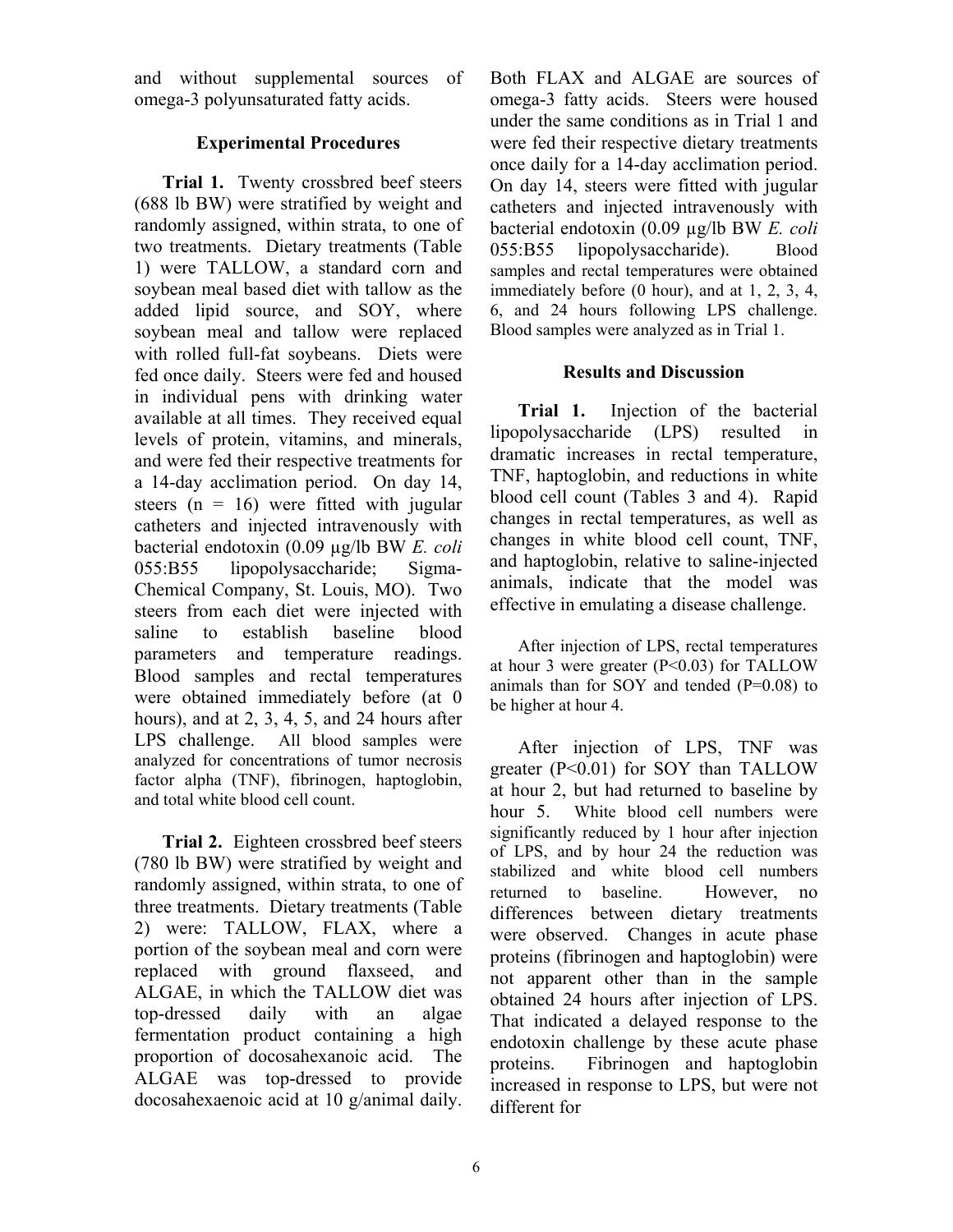SOY and TALLOW (P>0.1). This study indicates that manipulating dietary lipid source may alter immune and inflammatory responses in challenged cattle.

**Trial 2.** As in Trial 1, injection of cattle with LPS resulted in elevated rectal temperature, TNF, acute phase proteins, and reduced white blood cell count (Tables 3 and 5).

Changes in rectal temperature following LPS administration were highest for TALLOW, intermediate for ALGAE, and lowest for FLAX. Rectal temperatures for animals fed TALLOW were higher (P<0.05) at hours 3, 4, 5, and 6, compared to those fed FLAX. Furthermore, rectal temperature for TALLOW was higher  $(P=0.05)$  at hour 4 and tended to be higher (P=0.10) at hour 5 that for animals fed ALGAE. ALGAE led to higher rectal temperatures than FLAX at hours 3 and 6  $(P<0.09)$ .

Rapid increases in TNF production were evident immediately after LPS injection, but returned to baseline by hour 4. Peripheral blood white blood cell count fell immediately after LPS injection on both days 14 and 17, and returned to pre-LPS injection levels by hour 24. This observation is in agreement with Trial 1. However, dietary treatments did not cause differences in white blood cell numbers after LPS injection.

Changes in acute phase proteins, fibrinogen and haptoglobin, were not evident other than in the sample taken 24 hours after LPS injection, indicating a delayed response to endotoxin challenge. Serum haptoglobin concentration for ALGAE was higher  $(P<0.05)$  at hour 24 when compared to TALLOW and FLAX.

These studies indicated that the source of dietary lipids may have a significant impact on immune response in cattle.

| Ingredient, %                       | <b>TALLOW</b> | SOY  |
|-------------------------------------|---------------|------|
| Full-fat soybeans                   |               | 20.0 |
| Tallow                              | 3.8           |      |
| Dry-rolled corn                     | 22.3          | 22.0 |
| Soybean meal                        | 15.9          |      |
| Alfalfa hay                         | 25.0          | 25.0 |
| Prairie hay                         | 25.0          | 25.0 |
| Cane molasses                       | 5.0           | 5.0  |
| Vitamin-mineral premix <sup>a</sup> | 3.0           | 3.0  |

**Table 1. Composition of Experimental Diets in Trial 1 (100% Dry Basis)** 

 $a^2$ Provided 1000 IU/lb vitamin A, 0.1 ppm Co, 10 ppm Cu, 0.60 ppm I, 60 ppm Mn, 0.1 ppm Se, 60 ppm Zn, and 25 grams/ton Rumensin on a dry matter basis.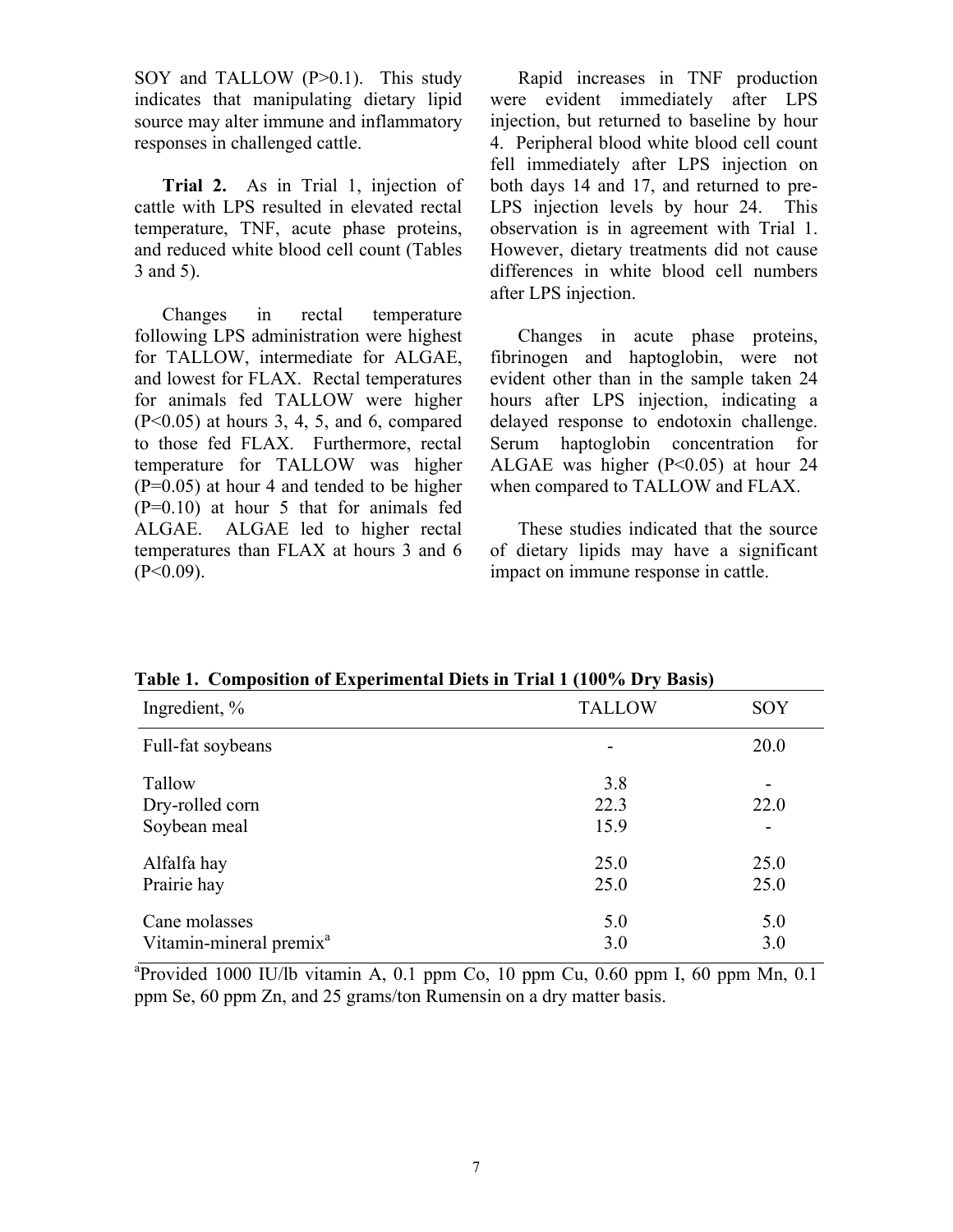| Composition of Experimental Brew in Trian $=$ (10070 Br $\uparrow$ Basis) |               |             |                 |  |  |  |  |  |  |
|---------------------------------------------------------------------------|---------------|-------------|-----------------|--|--|--|--|--|--|
| Ingredient, %                                                             | <b>TALLOW</b> | <b>FLAX</b> | <b>ALGAE</b>    |  |  |  |  |  |  |
| Tallow                                                                    | 4.0           |             | 4.0             |  |  |  |  |  |  |
| Microalgae <sup>a</sup>                                                   | -             |             | daily top-dress |  |  |  |  |  |  |
| Ground flaxseed                                                           |               | 12.9        |                 |  |  |  |  |  |  |
| Flaked corn                                                               | 32.9          | 29.4        | 32.9            |  |  |  |  |  |  |
| Alfalfa hay                                                               | 39.4          | 39.4        | 39.4            |  |  |  |  |  |  |
| Soybean meal                                                              | 15.9          | 10.5        | 15.9            |  |  |  |  |  |  |
| Vitamin mineral premix <sup>b</sup>                                       | 3.0           | 3.0         | 3.0             |  |  |  |  |  |  |
| Cane molasses                                                             | 4.8           | 4.8         | 4.8             |  |  |  |  |  |  |

 **Table 2. Composition of Experimental Diets in Trial 2 (100% Dry Basis)** 

<sup>a</sup>Top-dressed to provide docosahexaenoic acid at 10 g/animal daily.

<sup>b</sup>Provided 1000 IU/lb vitamin A, 0.1 ppm Co, 10 ppm Cu, 0.60 ppm I, 60 ppm Mn, 0.1 ppm Se, 60 ppm Zn, and 25 grams/ton Rumensin on a dry matter basis.

|                      | Hour after LPS injection |       |                |                 |                 |               |                    |            |
|----------------------|--------------------------|-------|----------------|-----------------|-----------------|---------------|--------------------|------------|
| Item                 | $\boldsymbol{0}$         |       | $\overline{2}$ | 3               | $\overline{4}$  | 5             | 6                  | <b>SEM</b> |
| Trial $11$           |                          |       |                |                 |                 |               |                    |            |
| <b>TALLOW-LPS</b>    | 102.2                    | 103.6 | 104.2          | $104.9^{\rm a}$ | $104.7^{\circ}$ |               | 103.2              | .35        |
| <b>SOY-LPS</b>       | 102.1                    | 103.3 | 103.5          | $103.8^{b}$     | $103.8^{d}$     |               | 103.1              | .35        |
| <b>TALLOW-no LPS</b> | 102.6                    | 101.7 | 101.9          | 101.9           | 101.6           |               | 101.9              | .69        |
| SOY-no LPS           | 102.1                    | 102.2 | 102.1          | 102.3           | 101.7           |               | 101.6              | .69        |
|                      |                          |       |                |                 |                 |               |                    |            |
| Trial 2              |                          |       |                |                 |                 |               |                    |            |
| <b>TALLOW</b>        | 102.4                    | 103.7 | 104.0          | $104.9^{\rm a}$ | $104.8^{\rm a}$ | $103.9^{a,c}$ | $103.1^a$          | .29        |
| <b>FLAX</b>          | 102.2                    | 103.6 | 103.7          | $103.6^{b,c}$   | $103.4^{b}$     | $102.8^{b}$   | $102.1^{b}$        | .29        |
| <b>ALGAE</b>         | 102.6                    | 103.6 | 103.8          | $104.3^d$       | $104.0^{b}$     | $103.2^d$     | $102.9^{\text{a}}$ | .29        |

# **Table 3. Rectal Temperature Profiles,** °**F**

<sup>1</sup>Contrast LPS vs. NO-LPS (P<0.05).

a,bTALLOW different from SOY at hour 3 (P<0.03).

<sup>c,d</sup>TALLOW tended to be different from SOY at hour 4 (P=0.08).

<sup>a,b</sup>Means within a column with different superscripts are different (P<0.05).

<sup>c,d</sup>Means within a column with different superscripts tended to be different (P<0.1).